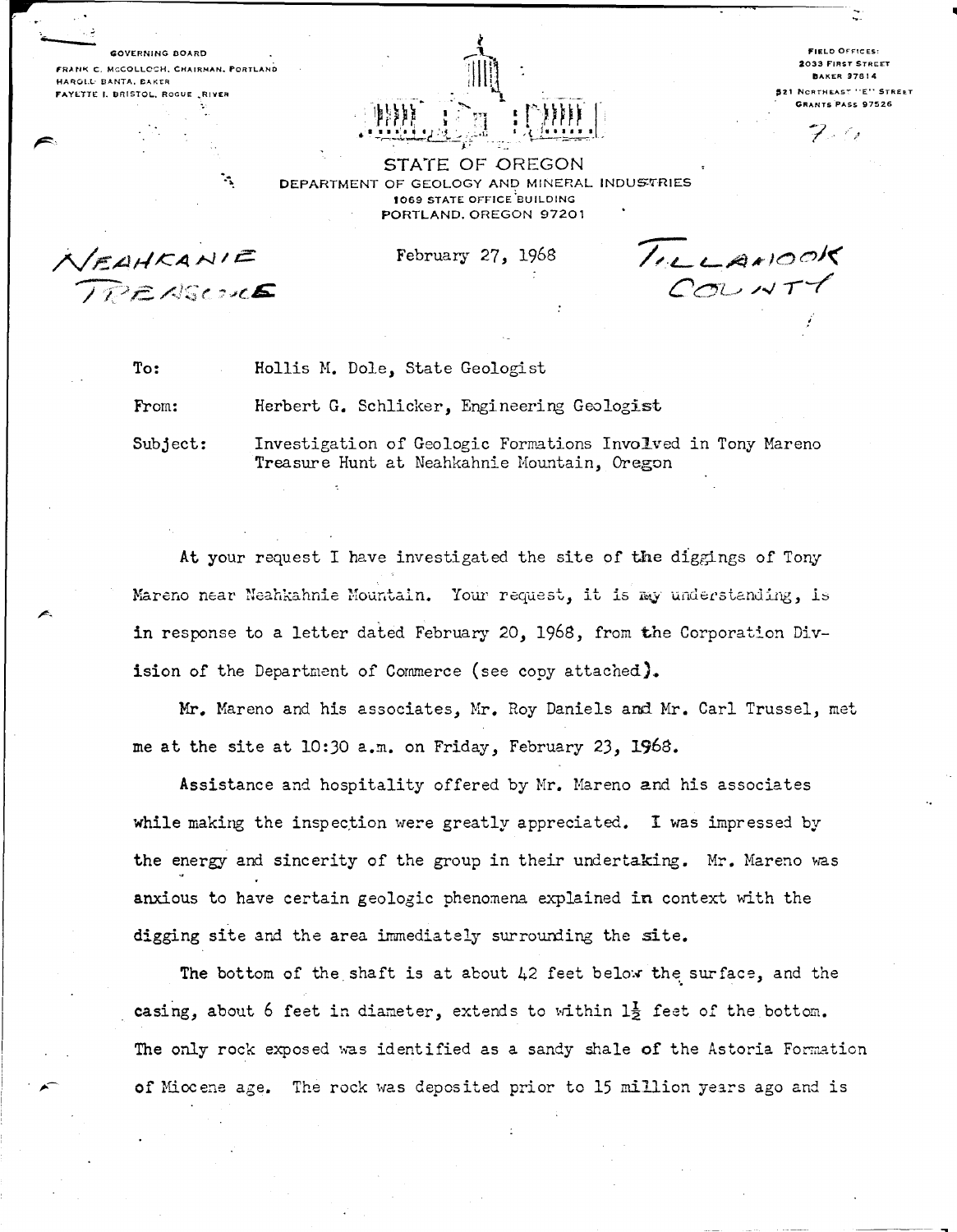considered to be bedrock. Although the bedrock was jointed and contained bedding planes dipping about 15 degrees, the rock was in place and no evidence was present to indicate it had been previously disturbed by digging.

Due to the hole being cased from the surface to within  $1\frac{1}{2}$  feet of the total depth I was unable to examine the walls of the excavation. But, according to Mr. Mareno, the material overlying the bedrock is mostly sand, gravel, and boulders extending from the surface to the contact with the bedrock at a depth of about 40 feet. This material, according to my informant, is unconsolidated and therefore would be similar to the present-day materials at the surface.

**Mr.** Mareno reported that various objects have been taken from the unconsolidated sand and gravel. Iron bars, rods, and a chain were found at depths ranging from 9 to about 28 feet, and Mr. Mareno stated that what was thought to be an iron plate was penetrated by core drill at 40 feet. At 17 feet a part of a porcelain cup, reportedly of early design, was found and at 19 feet **a** piece of concrete. A chunk of beeswax was recovered at about 15 feet.

Mr. Mareno reported that other items recovered from the diggings have been identified as sharp wooden pins and a human hair. Some other items recovered have not yet been identified.

The iron has reportedly been examined by a "governmental agency" at Reno, Nevada (George Toombs, State Board of Health, Portland; personal communication) and, I am informed, is believed to be of the type made in the 16th century. This may have been brought here by ships wrecked along the coast, by material lost overboard by coastal shipping, or from flotsam from the Orient brought in **by** ocean currents.

Beeswax from the Neahkahnie area has been established to have come from a wrecked ship carrying beeswax from the Orient, possibly to the missions in

**liZZZ** 

 $\overline{2}$ \_ \_...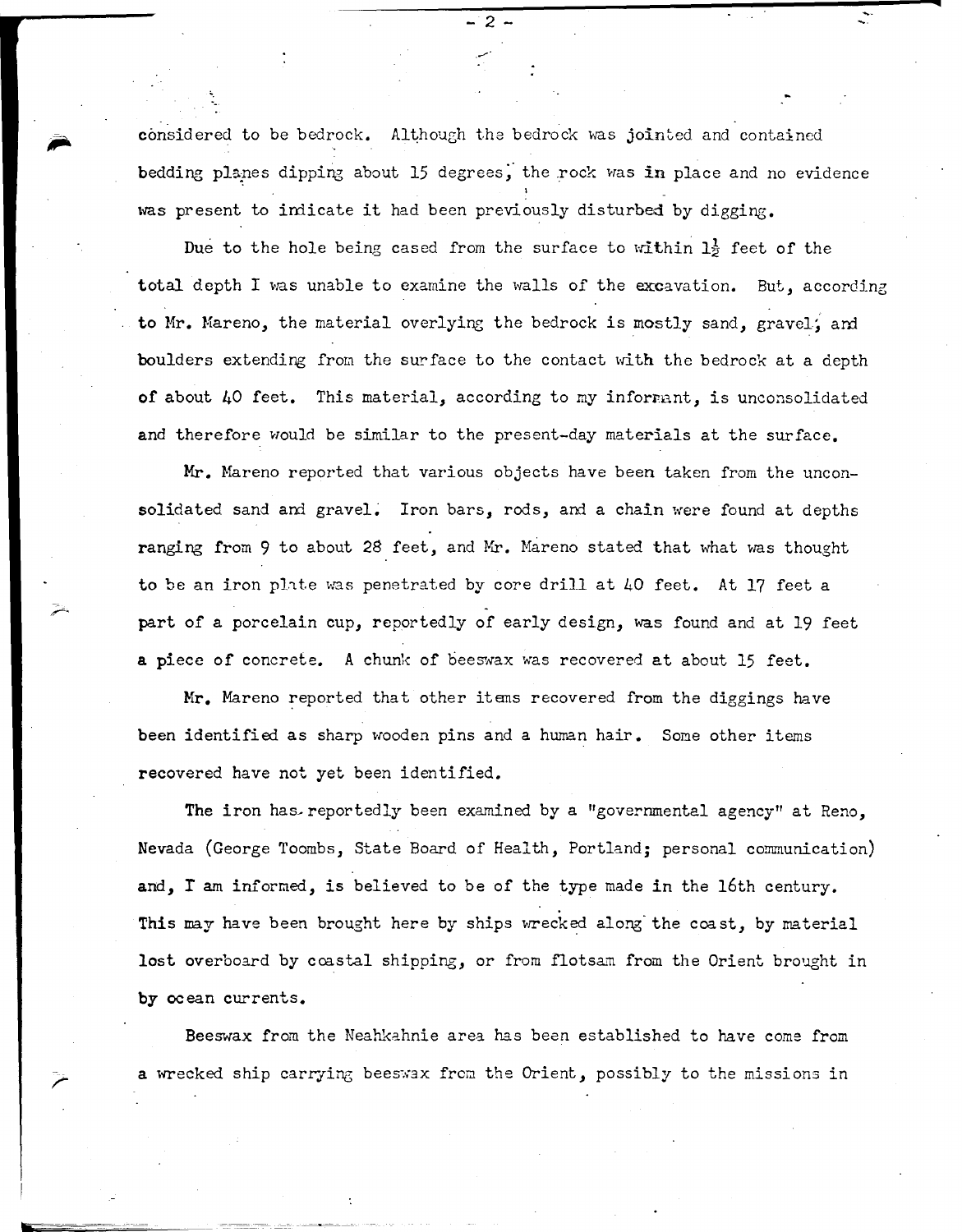Mexico and South America. The ship, believed to be a Spanish galleon, was wrecked on Nehalem Spit. The age of the wax has been dated by Carbon  $14$ methods as having been formed between 1570 and 1790 A.D. This age dating has a 95 percent confidence level.

- 3

The depths and ages of the various itens found in the sand and boulders overlying bedrock suggest that most of the material could have been deposited by wave action. The other possibility, and the one held by Mr. Mareno and his associates, is that the man-associated objects found in the digging were placed there by men burying a treasure. If it could be shown that the iron and the other man-made objects could be found at similar depths in other areas, it would seem unlikely that this material would represent an excavation, rather it would be the result of natural processes.

In summary, the material found in the excavation neither proves or disproves the presence of a previous excavation. The occurrence of bedrock at the bottom of the excavation does indicate that there could be no "buried treasure" below the site and that if such a treasure does in fact exist, it will have to be somewhere besides down.

perbert G. Schlicker

*<sup>1</sup>*r (\_r.c, \_\_,./ 1'\. .

Herbert G. Schlicker Engineering Geologist